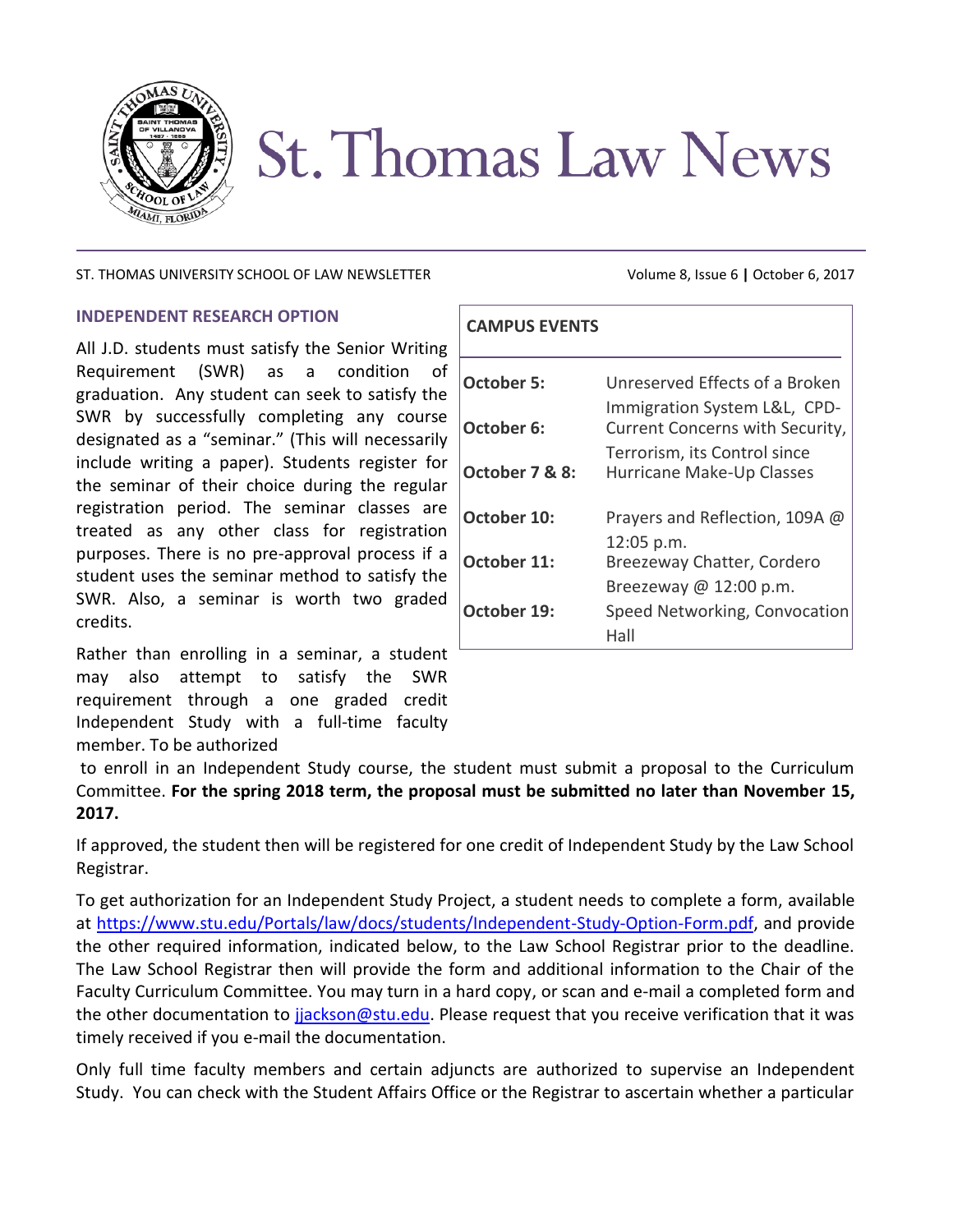adjunct professor is authorized to supervise an Independent Study. The student must identify the faculty member who has agreed to supervise the project, and that faculty member has to sign off on the form *before* it is submitted to the Registrar. A student may do only one independent study for credit.

The student also must include with the form a one-to two-page topic proposal, identifying the subject area of the law the student intends to research, with a brief bibliography. The proposal should identify an area or aspect of the law the student is interested in investigating, and should narrow the subject area to one of manageable proportions. The student will need to do some preliminary research. A note or paper written in connection with a law review may serve as a starting point and as a basis for a proposal to the curriculum committee, but cannot be used, in and of itself, to fulfill the Senior Writing Requirement.

Students should keep in mind that doing an Independent Study requires good time management skills and an ability to stay on task. These papers require weeks of research, outlines, and multiple drafts. This is not something a student can complete in a short amount of time. For many students, it is easier to find a suitable topic and progress toward a viable paper within the parameters of a seminar class, rather than as an Independent Study.

Keep in mind, in approaching a possible faculty sponsor, that he or she is not required to supervise Independent Studies. It will involve a substantial time commitment on his or her part. A student should approach those faculty members with particular expertise in the student's subject area. While different faculty members will have different requirements, the student should expect to meet with his or her faculty sponsor on multiple occasions during the course of the semester. For example, depending on the faculty member, a faculty sponsor may expect the student to submit, at different points during the semester, a topic report and bibliography, a thesis statement, an outline, drafts of the paper, and a final paper. For a student's paper to fulfill the Senior Writing Requirement, it also must conform to the Bluebook citation format. Remember, the deadline for submitting the proposal to write an authorized paper in either the summer or fall term is April 15, 2018.

# **REMINDER: HURRICANE MAKE-UP CLASSES ON SATURDAY AND SUNDAY**

This is a reminder that the Law School classes which normally meet on Wednesdays will meet at their regular time and in their regular room on Saturday, October 7, and Law School classes that normally meet on Tuesdays will meet at their regular time in their regular room on Sunday, October 8, 2017.

# **Food Services**

The University Cafeteria (located adjacent to the bookstore) will be open Saturday and Sunday from 11:00 a.m. until 1:00 p.m. for Brunch Buffet, and 4:30 p.m. until 6:30 p.m. for Dinner Buffet. The cost for the meal is \$8.00.

# **Einstein's will be open on a trial basis Saturday**, **from 8:00 a.m. to 1:00 p.m., for breakfast and lunch**. Einstein's will only open on subsequent make-up days if there is sufficient business on Saturday.

#### **Law Library**

The Law Library will be open 8:00 a.m. until 6:00 p.m. on Saturday, and 11:00 a.m. until 10:00 p.m. on Sunday. The South Reading Room of the Law Library will be open 24 hours.

**Jewish Students** not able to attend the make-up sessions on Saturday should submit the appropriate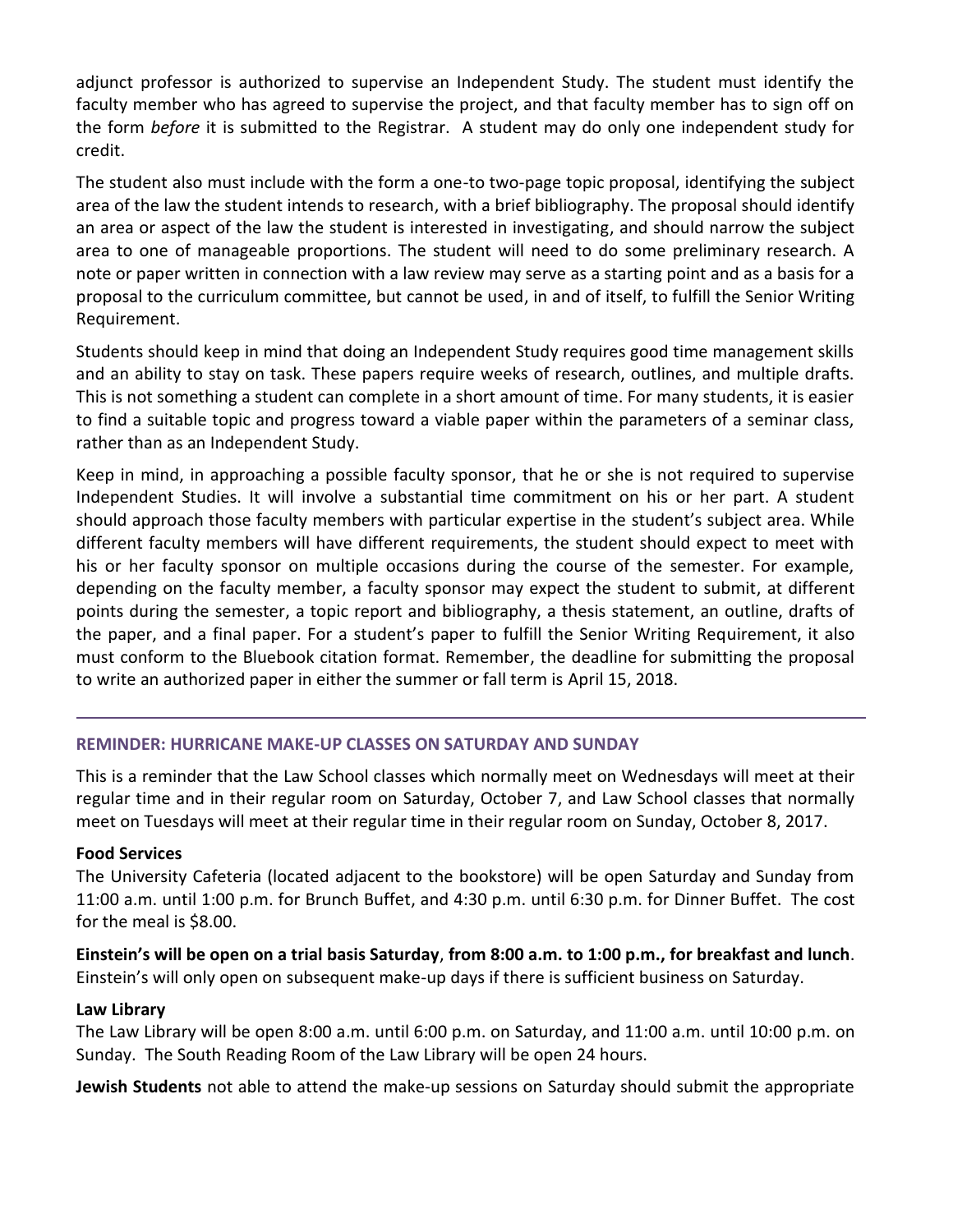form at the Registrar's office no later than Tuesday, October 10, 2017.

#### **FASHION GIVES BACK EVENT**

In September 2017, a group of St. Thomas Law students attending the Fashion Gives Back event, hosted by the Miami Children's Young Ambassadors (MCYA). Its creators, alumni **Ricky Patel** '09 and **Wesley Farrel** '09, members of MCYA and partners of Farrell and Patel, Attorneys at Law, founded the event with high hopes that combining glamour and charity for one night would encourage young community leaders dedicated to Nicklaus Children's and its mission to come together and raise funds/awareness for the hospital's patients and their families.





FARC and Mexican cartels.



#### **TERRORISM LAW LUNCH & LEARN**

On September 28, 2017, St. Thomas Law hosted attorney Joseph Zumpano, a member of St. Thomas Law's Board of Advisors, at one of its Fall Lunch & Learns. Mr. Zumpano addressed an audience of over 80 law students on the topic of "Terrorism Law: Victims' Rights and the Hunt for Assets." In February 2017, Mr. Zumpano recovered assets related to a \$191 million judgment against an array of actors, including Colombia's

# **FEDERAL BAR ASSOCIATION STUDENT DIVISION'S FIRST GENERAL MEETING**

On September 27, 2017, the Federal Bar Association Student Division held its First General Meeting this year. Professors **Kravitz** (past President of the FBA South Florida Chapter) and **Warheit** (former Federal Law Clerk) spoke about their tenure in Federal Court and the

benefits of joining the FBA. More than fifteen students were in attendance at this meeting.

#### **NEWLY ELECTED 1L SENATORS**

Please join the SBA in congratulate the following students, who were recently elected by their peers as 1L senators: **Julio Bravo**, **Jaimie Carlson**, **Marielys Concepcion**, **Aimee Garces**, and **Keith Thomson**.

#### **STUDENT ACHIEVEMENTS**

**Victor Bao** (3L) accepted a PAID Internship with The Downs Law Group in Miami, specializing in Personal Injury, Homeowner's Law, and the BP Oil Spill case.

**Pedro Diaz** (3L) accepted an Internship with the Office of the State Attorney, Eleventh Judicial Circuit of Florida, Miami.

**Martha Ferral** (3L) accepted a post-graduate Associate Attorney position with Shutts & Bowen in Miami.

**Nicholas Passantino** (3L) accepted a PAID Law Clerk position with Charlip Law Group, LC in Miami,